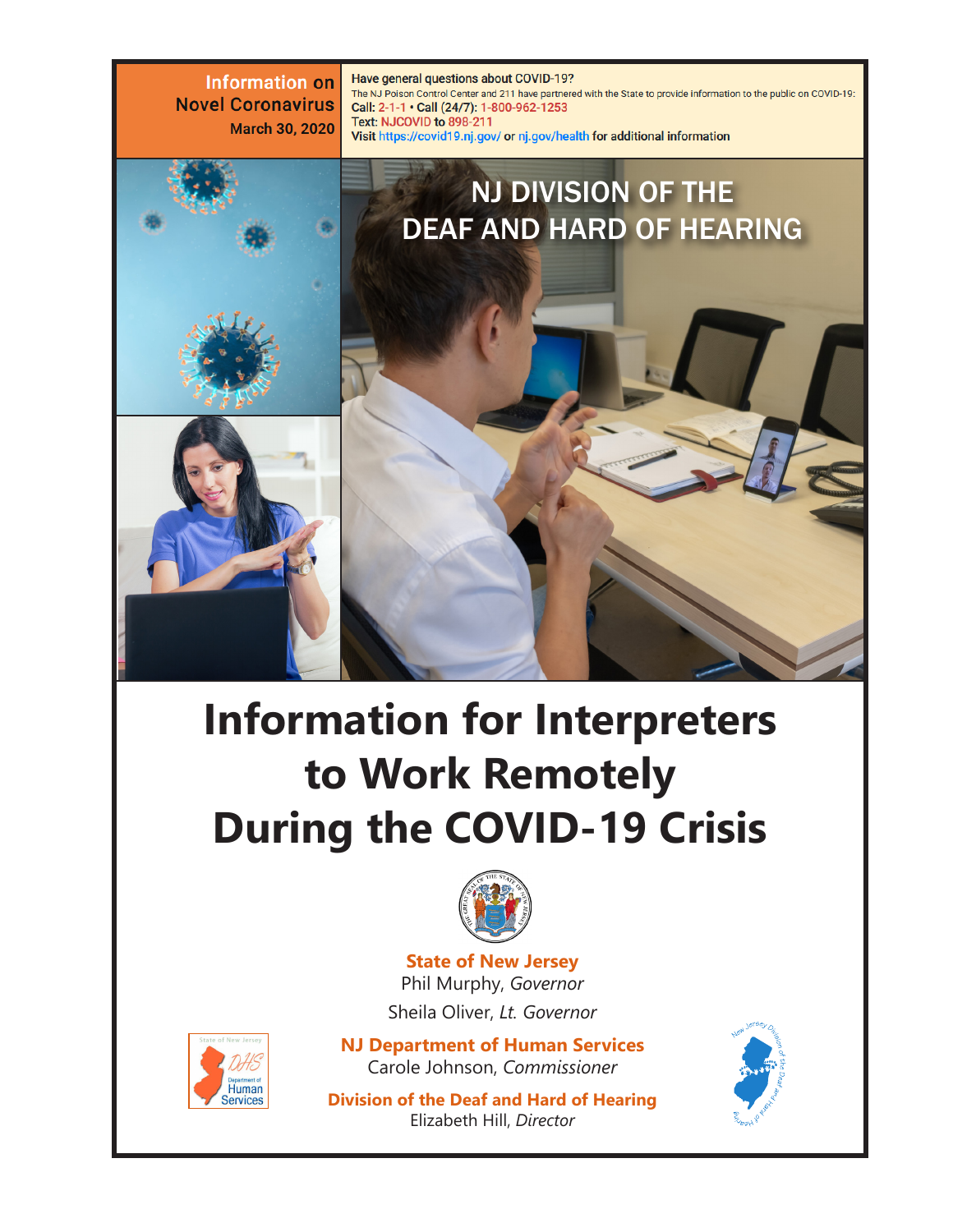

#### **NJ Department of Human Services Division of the Deaf and Hard of Hearing**



# **Information for Interpreters to Work Remotely During the COVID-19 Crisis**

The New Jersey Division of the Deaf and Hard of Hearing is working to address some anticipated concerns that will be faced by the deaf and hard of hearing community here in New Jersey as we battle the COVID-19 pandemic. DDHH also wants to provide additional services to the interpreters here in New Jersey who, as independent contractors, are being hugely impacted, both economically and physically by this virus. To this end, DDHH will serve to coordinate remote interpreting services primarily for medical needs during this critical time.

This may be new to many of you who have been providing on-site interpreting services for years. It is a new venture for DDHH as well. Below are some resources to share with you regarding preparation and how to set these services up in your home if you want to be a resource for remote interpreter services.

## **Suggested Video Remote Interpreting Technical Specifications**

#### **System Requirements**

An Internet connection. Ethernet cable is the top choice for any video conference platform (VRS industries use this method). WiFi with strong upload and download speeds (at least 25 Mbps speed) may be manageable. Wireless depending on the locations and reception area, 3G and 4G/LTE will be able to carry video feeds. Check your Internet bandwidth using Speedtest or options provided by your Internet service provider.

A microphone – built-in to your computer or USB plug-in or wireless Bluetooth.

Built-in headset jack from laptop or desktop. Even if your laptop or desktop has speakers, you must plug in a headset so that the sound from the speakers does not cause an echo in the Zoom meeting. Any headset with a 3.5mm plug will plug in.

#### **Microphone/Headset**

A USB headset with microphone and earphones is recommended.

#### **Webcam**

One that is built-in to your computer or one that connects to your computer via USB. Supported Operating Systems Mac OS X with MacOS 10.6.8 / (Snow Leopard) or later, Windows 10, Windows 8 or 8.1, Windows 7, Windows Vista with SP1 or later, Windows XP with SP3 or later, Ubuntu 12.04 or higher, Mint 17.1 or higher, Red Hat Enterprise Linux 6.4 or higher, Oracle Linux 6.4 or higher, CentOS 6.4 or higher, Fedora 21 or higher, OpenSUSE 13.2 or higher, ArchLinux (64-bit only).

#### **Supported Tablet or Mobile Devices**

iOS and Android devices, Windows Surface PRO 2 running Win 8.1, Windows Surface PRO 3 running Win 10, Blackberry devices.

#### **Supported Browsers**

Windows: IE7+, Firefox, Chrome, Safari5+Mac: Safari5+, Firefox, ChromeLinux: Firefox, Chrome.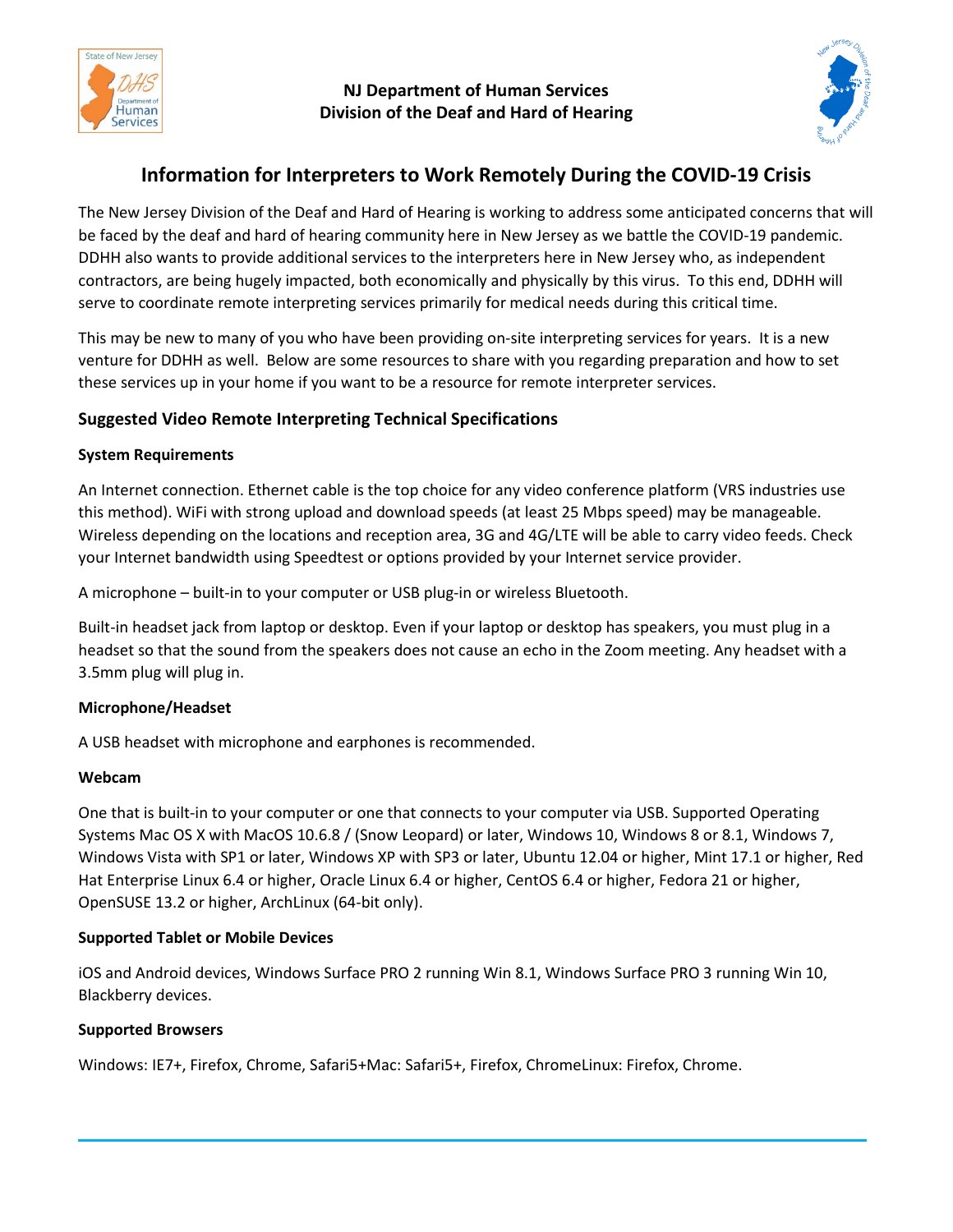## **Recommended Environmental Considerations for VRI Services at Home**

#### **Lighting**

Avoid any kind of bright light source directly behind you, regardless of whether it is a light or a window. This will cause what's called 'backlighting' and it will create a halo around your head and make your face appear darker, rendering a harsh and high contrast picture. Lighting behind you will also draw attention to whatever is in the background that could potentially be distracting.

Many retailers sell various lighting equipment and stands. Look for daylight-balanced LED dimmable lights with stands for maximum flexibility, if you have space.

If your space is limited, on-device lighting is a viable alternative. You will need to mount the above near the device, a small tabletop tripod may be a necessity.

#### **Proportionality**

This refers to the size of your head/upper body within the picture that the viewer sees. Try to position the camera/device so that everything from the top of your head to a little above your waist is visible. Including more than is necessary, makes your picture smaller and your signing harder to understand, especially when you are fingerspelling or working with somebody of whom you know that they depend to some degree on speech reading.

#### **Background**

This goes without saying, but it should be plain and uncluttered. Avoid setting up your camera or device where you are likely to have distracting elements or where other household members walk by. Anticipate your daily routine and set up someplace where you are not likely to be disturbed or distracted either by somebody walking behind you, or somebody walking in front of you. You can search retailers for a wide variety of collapsible or muslin photographic backgrounds that you can use to place behind you to create a uniform experience even if you have to move to another location within your home.

If you are unable to find a 'natural' location in your home, like a table, a laptop floor stand may be what you need.

#### **Sound**

The hearing person for whom you are interpreting can hear everything going on at your end unless you mute the microphone when you are not actively voicing. If you cannot keep noise to a minimum, familiarize yourself with how to quickly mute and unmute your end of the conversation. If you have not already done so, invest in good quality headphones, preferably with noise cancellation capability, that have an included microphone function. This will at least allow you to screen out any background noise happening in your environment.

#### **Camera angle**

It is imperative that the interpreter test how they will appear to the consumer and verify that the image is optimal for the job before proceeding. If it all possible try to set up your camera or device in such a way that you appear to be looking at somebody from eye level. This is after all how we normally communicate, and if you happen to be sitting at a low table using a laptop and you tilt the camera and screen upward, it will be an extremely unflattering angle of you. The Deaf person will feel like they are a looking up at you, which is not a natural angle. It should be easy for most to find some books or boxes if nothing else is at hand, to raise the device to eye level.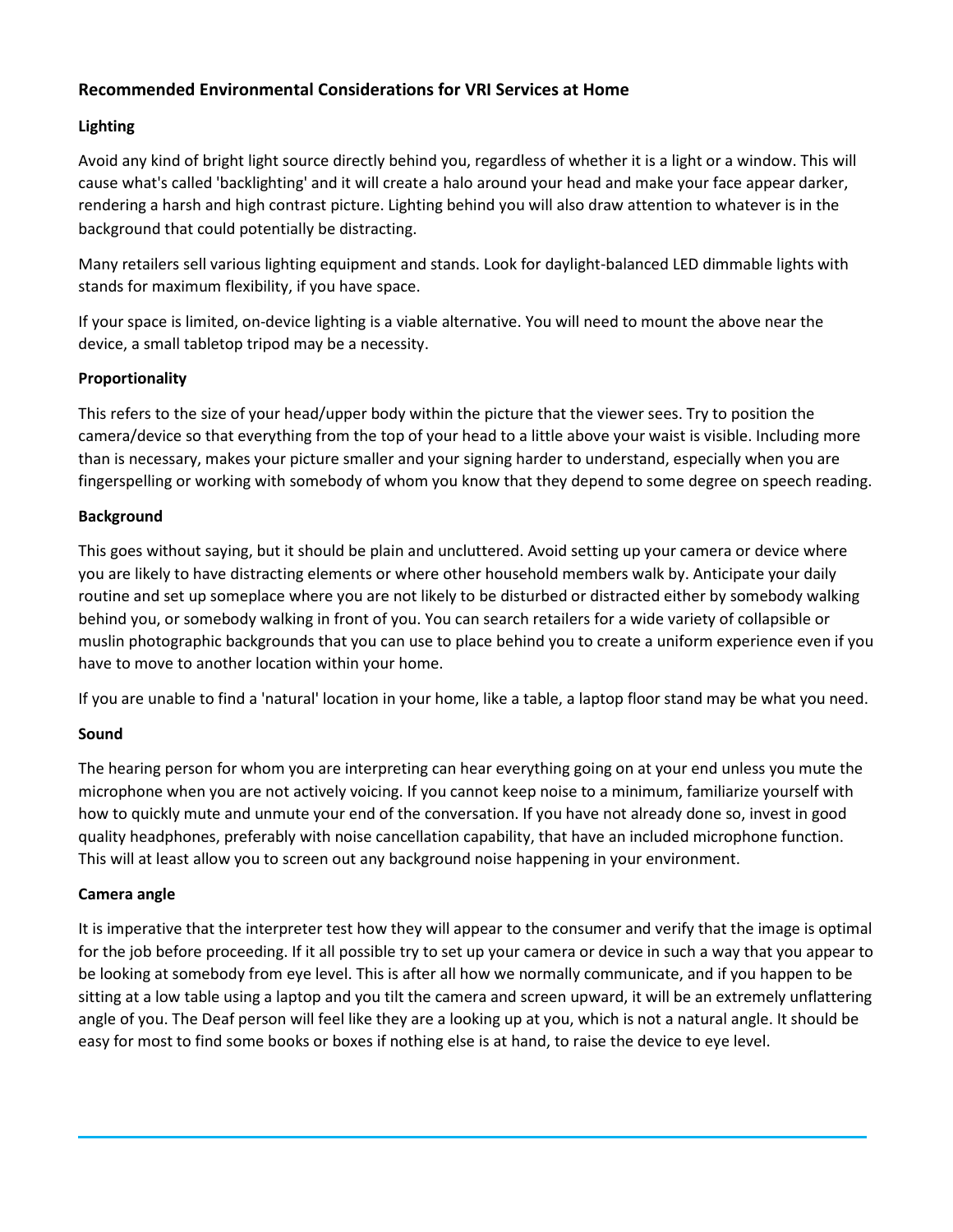If you are unable to find a 'natural' location in your home, like a table, a laptop floor stand may be what you need. Please be mindful that everyone's situation is going to be slightly different, but paying attention to these basic matters - along with wearing the typical appropriate clothing - should greatly improve the video remote interpreting experience for consumers.

#### **Clothing**

Attire should be an appropriate color, keeping to solid colors and avoiding patterned tops. A general rule of thumb for video interpreting is to wear a shirt that is an opposite hue of your skin, i.e. darker skin tones should wear lighter clothing, and lighter skin tones should wear darker clothing. Wearing the color white should be avoided as this will create a glowing effect on camera. Bright red should also be avoided as this "bleeds" on camera, giving off a slight hazy glow. Also, avoid jewelry that dangles. It is not only visually distracting, but microphones will pick up on their movement.

# **Resource List of HIPAA Compliant Web and Video Conferencing Platforms (For Healthcare Settings)**

Interpreters need to make educated decisions that consider the protected health information (PHI) of consumers. This includes abiding by Health Insurance Portability and Accountability Act (HIPAA) regulations when it comes to any data, especially video. HIPAA regulations are designed to protect the privacy of patient information. There are guidelines for the transfer and storage of data on digital channels. The guidelines include details about the use of data, encryption, servers, authentication, and audit trails. This shared responsibility can be formalized through a business associate agreement (BAA). The agreement is a method of sharing the risk and is, essentially, a promise to be accountable should a HIPAA breach take place.

| Zoom for Healthcare | https://zoom.us/healthcare                   |
|---------------------|----------------------------------------------|
| Cisco WebEx         | https://www.webex.com/webexremotehealth.html |
| Doxy.me             | https://doxy.me/                             |
| Thera-LINK          | https://www.thera-link.com/                  |
| TheraNest           | https://theranest.com/                       |
| VSee                | https://vsee.com/                            |
| Simple Practice     | https://www.simplepractice.com/              |

#### **Resources for Self-Care During COVID-19**

Technical issues aside, it is of the utmost importance to take care of yourself. You cannot render effective services if you are not well yourself. Please be attentive to your personal needs both physically with personal protection equipment and emotionally by managing stress and anxiety.

New Jerseyans feeling the emotional and mental toll of COVID-19 can get support from a special helpline. NJ Mental Health Cares, the state's behavioral health information and referral service, now also offers help to people dealing with anxiety and worry related to the Novel Coronavirus (COVID-19) outbreak. New Jerseyans can call **1- 866-202-HELP (4357)** for free, confidential support. NJ Mental Health Cares will be answered from 8 a.m. to 8 p.m. seven days a week by live trained specialists.